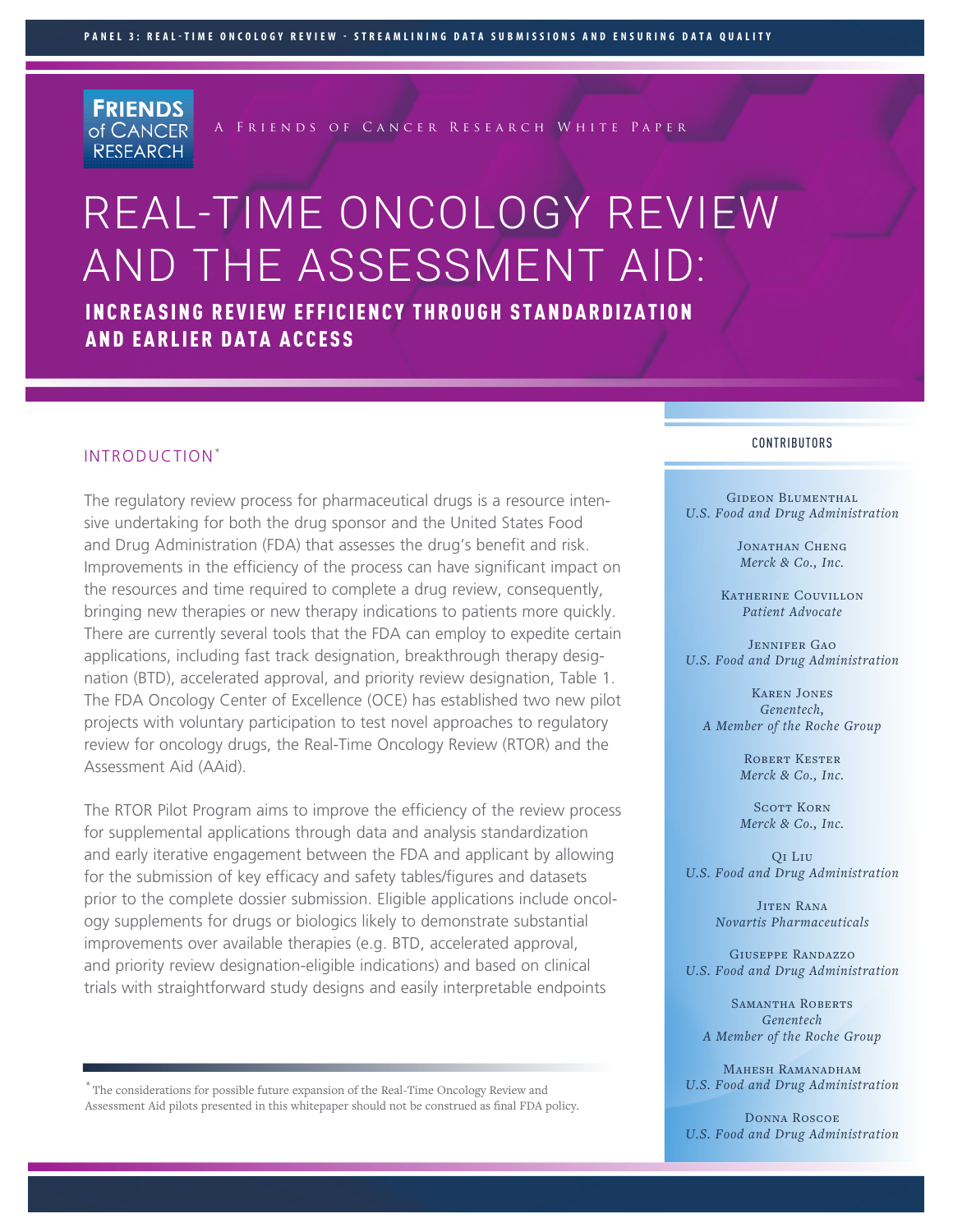# ABOUT FRIENDS OF CANCER RESEARCH

Friends of Cancer Research drives collaboration among partners from every healthcare sector to power advances in science, policy, and regulation that speed life-saving treatments to patients.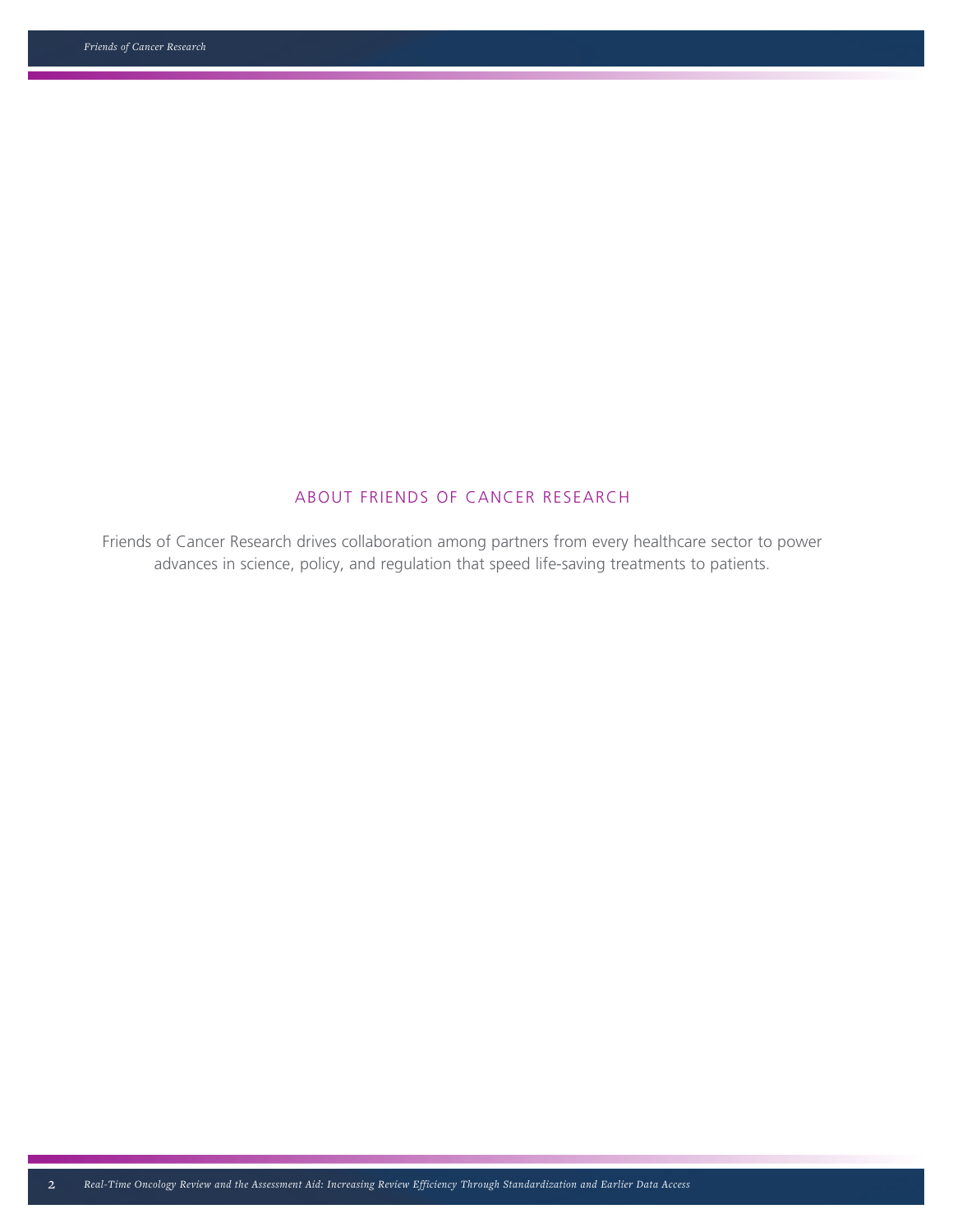(for example, overall survival in a randomized trial), as defined by the Review Division. The pilot will include applications to be reviewed by Division of Oncology Products 1, Division of Oncology Products 2, and Division of Hematology Products. The first two RTOR approvals were supplemental approvals for KISQALI® (ribociclib)<sup>1</sup> for two new indications, based upon two randomized, placebo-controlled, phase III trials with progression free survival endpoints, and KEYTRUDA® (pembrolizumab)<sup>2</sup> based upon a randomized phase III trial compared to chemotherapy with progression free survival and overall survival endpoints. Both applications showed unequivocal efficacy results. Both KISQALI® (Kisqali) and KEYTRUDA® (Keytruda) had previously received BTD and priority review designation, whereas Keytruda had also previously been granted accelerated approval for other indications.

The second OCE pilot is the AAid for new drug applications (NDA) and biologic license applications (BLA) submissions or supplements (sNDA/sBLA). The AAid can improve review quality and efficiency by providing a shared document into which the applicant can insert their positions and the FDA review team can subsequently layer in their assessment, which reflects their critical evaluation. Participation in the AAid pilot can occur in conjunction with the RTOR pilot or independently.

Both pilot programs may ultimately be converted to permanent programs (there is no definitive timeline for the pilot); however, the full value of the pilots will be realized from expansion beyond their initial, limited scope. The FDA will need to accumulate more experience with the pilots to fully assess their success, but should consider priorities of the various drug development stakeholders, Table 2, when determining metrics for success to inform expansion. It will be important to consider how the review phase is defined in the RTOR context and implications to statutory obligations. Metrics for success should not be limited; however, to the review phase but should reflect benefits of RTOR as it may extend to other phases of the drug development pathway, including clinical development and the post-marketing phase. Although the pilots are still in their early stages and have not defined specific timelines, the ultimate benefit of this novel approach to regulatory review will likely be demonstrated through earlier patient access to important therapies if it is expanded to NDAs/BLAs.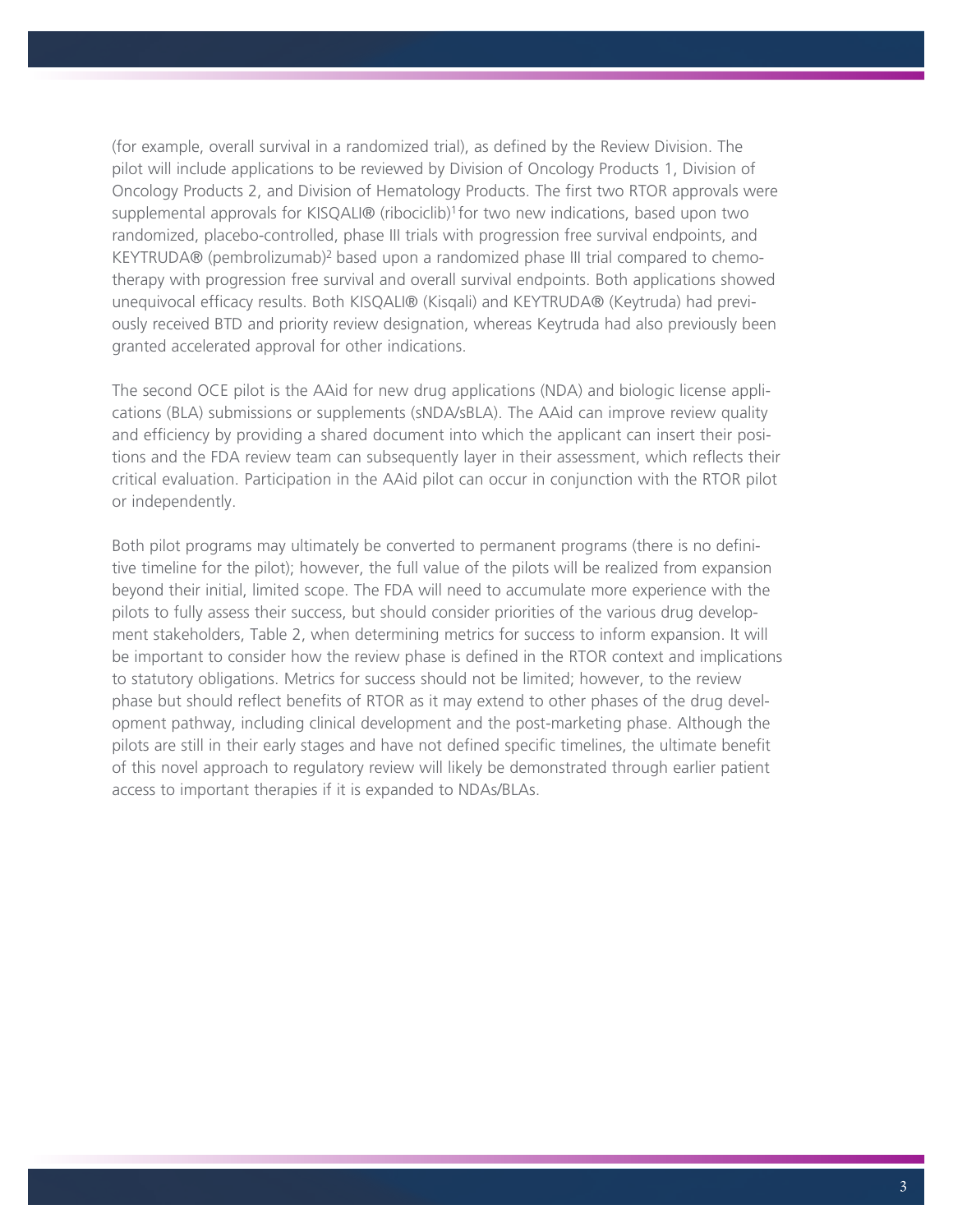# Table 1: Regulatory Review Mechanisms

|                                       | <b>Accelerated Approval</b>                                                                                                                                                                                                      | <b>Fast-track</b><br><b>Designation</b>                                                                                 | <b>Priority Review</b>                                                                        | <b>Breakthrough Therapy</b><br><b>Designation</b>                                                                                                                         | <b>Summary Level</b><br><b>Review</b>                                                                                                                                                                                                                                                                |
|---------------------------------------|----------------------------------------------------------------------------------------------------------------------------------------------------------------------------------------------------------------------------------|-------------------------------------------------------------------------------------------------------------------------|-----------------------------------------------------------------------------------------------|---------------------------------------------------------------------------------------------------------------------------------------------------------------------------|------------------------------------------------------------------------------------------------------------------------------------------------------------------------------------------------------------------------------------------------------------------------------------------------------|
| <b>Eligibility</b>                    | Treat serious or<br>1.<br>life-threatening<br>diseases<br>Provide mean-<br>2.<br>ingful therapeutic<br>benefit over exist-<br>ing therapies<br>Surrogate end-<br>3.<br>point reasonably<br>likely to predict<br>clinical benefit | Intent to treat<br>1.<br>broad range<br>of serious dis-<br>eases<br>Potential to<br>2.<br>fill an unmet<br>medical need | Offer major<br>1.<br>advances in<br>treatment<br>over existing<br>therapies                   | Treat serious or<br>1.<br>life-threatening<br>diseases<br>2.<br>Early clinical evi-<br>dence of substan-<br>tial improvement<br>over existing ther-<br>apies              | Supplemental appli-<br>cations that:<br>The FDA deter-<br>1.<br>mines the<br>existing data is<br>acceptable to<br>demonstrate<br>safety, and<br>The data used<br>2.<br>to develop the<br>qualified data<br>summary is sub-<br>mitted to the<br><b>FDA</b><br>Not eligible for<br>3.<br>use with RTOR |
| <b>Designation</b>                    | No formal process                                                                                                                                                                                                                | Can be requested<br>by sponsor at any<br>time; FDA has 60<br>days to respond                                            | Requested by<br>sponsor at time<br>of NDA/BLA<br>submission; FDA<br>has 45 days to<br>respond | Can be requested by<br>sponsor at any time<br>after IND submission;<br>FDA has 60 days to<br>respond                                                                      | Supplemental appli-<br>cations for a quali-<br>fied indication for a<br>drug that the FDA<br>determines to be<br>appropriate for sum-<br>mary level review                                                                                                                                           |
| <b>Clinical</b><br><b>Development</b> | Conditional approval<br>granted using sur-<br>rogate endpoints<br>from phase II trials or<br>interim phase III data;<br>controlled trials with<br>hard clinical endpoints<br>required to confirm<br>clinical benefit             | Earlier and more<br>frequent communi-<br>cation                                                                         | Not applicable                                                                                | Abbreviated or con-<br>densed development;<br>earlier and more<br>frequent communi-<br>cation; delegation<br>of senior reviewers<br>and cross-disciplinary<br>review team | Not applicable                                                                                                                                                                                                                                                                                       |
| <b>Review</b><br><b>Process</b>       | NDA/BLA data submit-<br>ted in one package;<br>standard 10-month<br>review                                                                                                                                                       | Option for rolling<br>NDA/BLA submis-<br>sion; official review<br>clock begins when<br>last module is sub-<br>mitted    | NDA/BLA data<br>submitted in one<br>package; review<br>time shortened<br>to 6 months          | NDA/BLA data submit-<br>ted as they are accu-<br>mulated; review time<br>shortened                                                                                        | The FDA may rely<br>upon qualified data<br>summaries sub-<br>mitted as part of a<br>sNDA/sBLA to sup-<br>port the approval<br>of a supplemental<br>application, with<br>respect to a qualified<br>indication                                                                                         |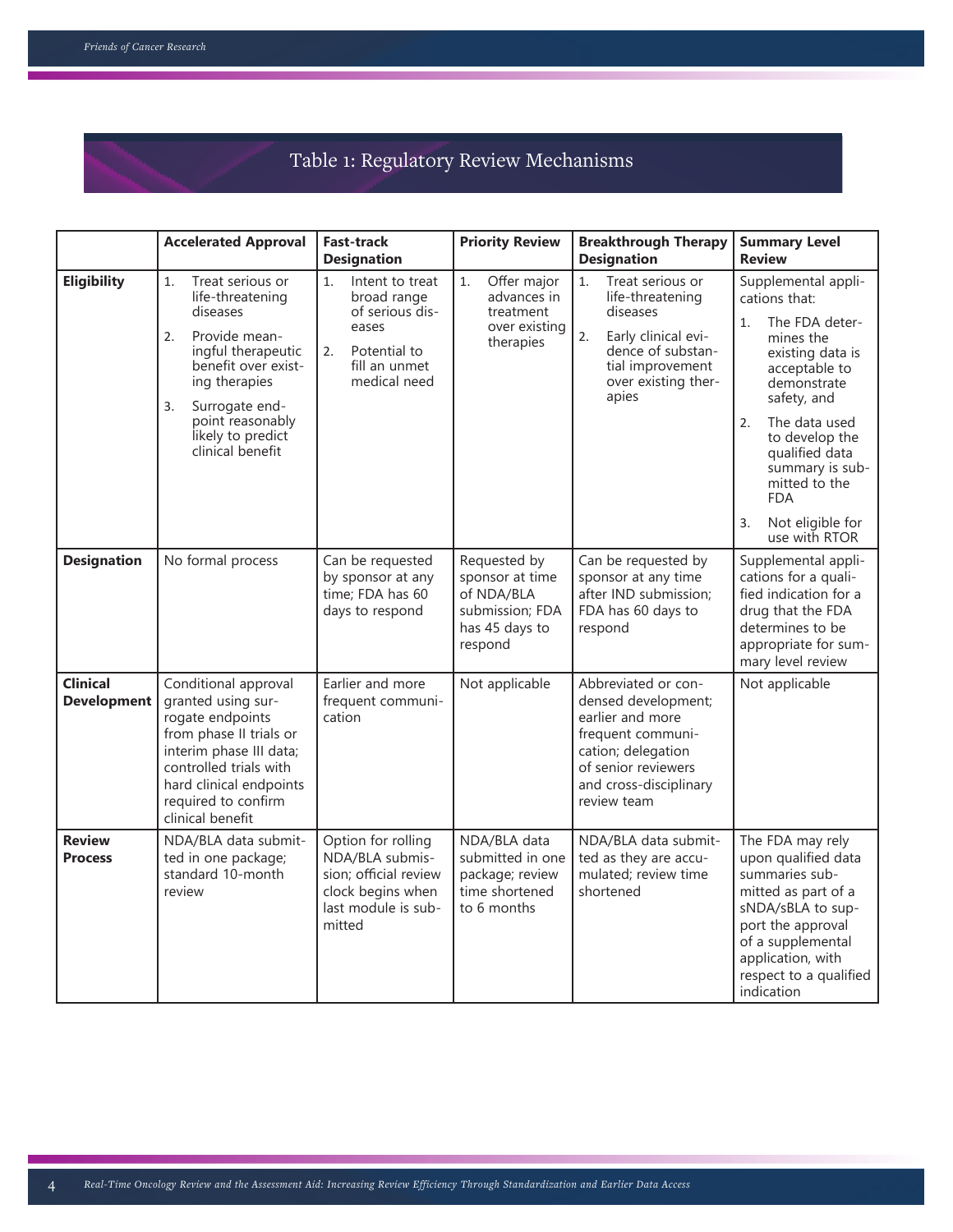# Table 2: Potential Impact of Real-time Oncology Review on Drug Development Programs

| <b>Stakeholder</b>      | <b>Review Phase</b>                                                                                                                       | <b>Clinical and Post-Approval Programs</b>                                                                                                                                                           |
|-------------------------|-------------------------------------------------------------------------------------------------------------------------------------------|------------------------------------------------------------------------------------------------------------------------------------------------------------------------------------------------------|
| Regulatory<br>Authority | Pinpoint areas for<br>$\bullet$<br>focused review                                                                                         | Earlier access to trial data and supportive docu-<br>$\bullet$<br>ments                                                                                                                              |
|                         | Improved review<br>$\bullet$<br>quality                                                                                                   | Identify opportunities and concerns sooner<br>$\bullet$                                                                                                                                              |
| Sponsor/<br>Applicant   | Interactive/iterative<br>$\bullet$<br>process<br>Earlier feedback<br>from FDA before<br>dossier submission<br>on data and review<br>focus | Increased predictability<br>$\bullet$<br>Ability to address concerns sooner<br>Opportunity to further develop clinical program,<br>data submission, etc. with collaborative feedback<br>from the FDA |
| Patients                | Increased confi-<br>$\bullet$<br>dence in safety and<br>efficacy data                                                                     | Earlier access to therapies<br>$\bullet$                                                                                                                                                             |

# CASE STUDY: **NOVARTIS**

The first approval made through the RTOR pilot was ribociclib (trade name: Kisqali). On July 18, 2018, the FDA expanded the indication for ribociclib combination with an aromatase inhibitor for pre/perimenopausal women with hormone receptor (HR) positive, human epidermal growth factor receptor 2 (HER2) negative advanced or metastatic breast cancer, as initial endocrine-based therapy. FDA also approved ribociclib in combination with fulvestrant for the treatment of postmenopausal women with HR-positive, HER2 negative advanced or metastatic breast cancer as initial endocrine therapy or following disease progression on endocrine therapy. Ribociclib was previously approved for postmenoposal women with HR-positive, HER2-negative advanced or metastatic breast cancer in combination with an aromatase inhibitor as initial endocrine therapy and received BTD. The ribociclib sNDA was submitted to expand the indication based upon results of two phase III studies, one to support each indication change. Under the RTOR pilot, many components of the submission dossier were submitted as pre-submission materials, on a periodic basis (Table 3). The early submission from Novartis not only included efficacy and safety data, but also a clinical pharmacology package including pharmacokinetic and drug-drug interaction data. Once these components were received, the FDA review team analyzed the data for quality and integrity and verified the sponsor's results and conclusions. In addition, the FDA also conducted their own analyses. Novartis and FDA scheduled regular, bi-weekly teleconference meetings, eliminating the need for typical applicant orientation and mid-cycle meetings. The FDA approved the sNDA in less than one month following final dossier submission. The Novartis sNDA was also the first to use the AAid, discussed later in this whitepaper.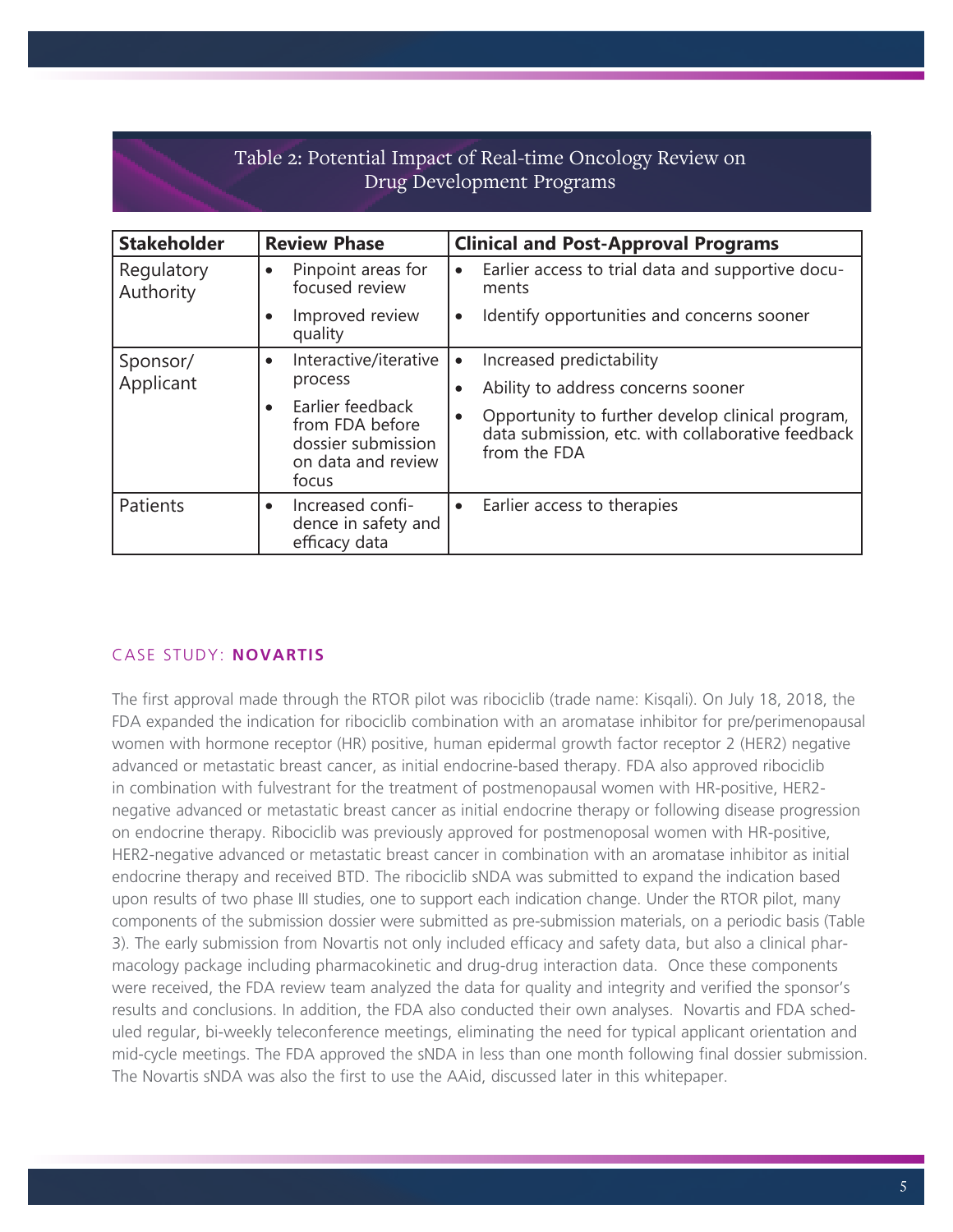| <b>Event Date</b> | <b>Action</b>                                      | <b>Notes</b>                                                      |
|-------------------|----------------------------------------------------|-------------------------------------------------------------------|
| January 2018      | Pre-NDA meeting held with<br><b>FDA</b>            |                                                                   |
| April 6, 2018     | Novartis/FDA RTOR discus-<br>sion                  |                                                                   |
| April 24, 2018    | Pre-submission packages start<br>to be sent to FDA | Safety and Efficacy data-<br>$\bullet$<br>sets                    |
|                   |                                                    | Draft labeling                                                    |
|                   |                                                    | Module 2 summary docu-<br>ments and safety reports                |
|                   |                                                    | Module 4 components                                               |
|                   |                                                    | Clinical pharmacology<br>package                                  |
|                   |                                                    | Clinical study reports                                            |
|                   |                                                    | 90-day safety update<br>datasets                                  |
| April-June 2018   | FDA issues multiple IRs                            |                                                                   |
| June 28, 2018     | Full dossier submission                            | Financial disclosures and<br>$\bullet$<br><b>BIMO</b> information |
|                   |                                                    | <b>Annotated USPI</b><br>$\bullet$                                |
| July 18, 2018     | sNDA for Kisqali approved                          |                                                                   |

# Table 3: Novartis RTOR Timeline

# CASE STUDY: **MERCK**

Pembrolizumab (Trade name: Keytruda) has been granted 13 BTDs including two for pembrolizumab monotherapy for non-small cell lung cancer (NSCLC). Merck was granted accelerated approval under a priority review timeline in May 2017 for pembrolizumab for first-line treatment of patients with metastatic NSCLC in combination with pemetrexed and carboplatin. Accelerated approval was based upon the KEYNOTE-021 trial cohort G and KEYNOTE-189 was identified as the confirmatory trial. Full approval was granted for pembrolizumab, based on KEYNOTE-189, for first-line treatment of metastatic NSCLC with no epidermal growth factor receptor (EGFR) or anaplastic lymphoma kinase (ALK) genomic tumor aberrations in combination with pemetrexed and platinum chemotherapy through the RTOR pilot. The approval was granted approximately 1 month prior to the Prescription Drug User Fee Act (PDUFA) assigned action date for a priority review designation. Merck and the FDA determined the components of a pre-submission package as part of a meeting to discuss the RTOR pilot (Table 4). The pilot was a collaborative process that included more frequent contact between the FDA project manager and Merck regulatory contact.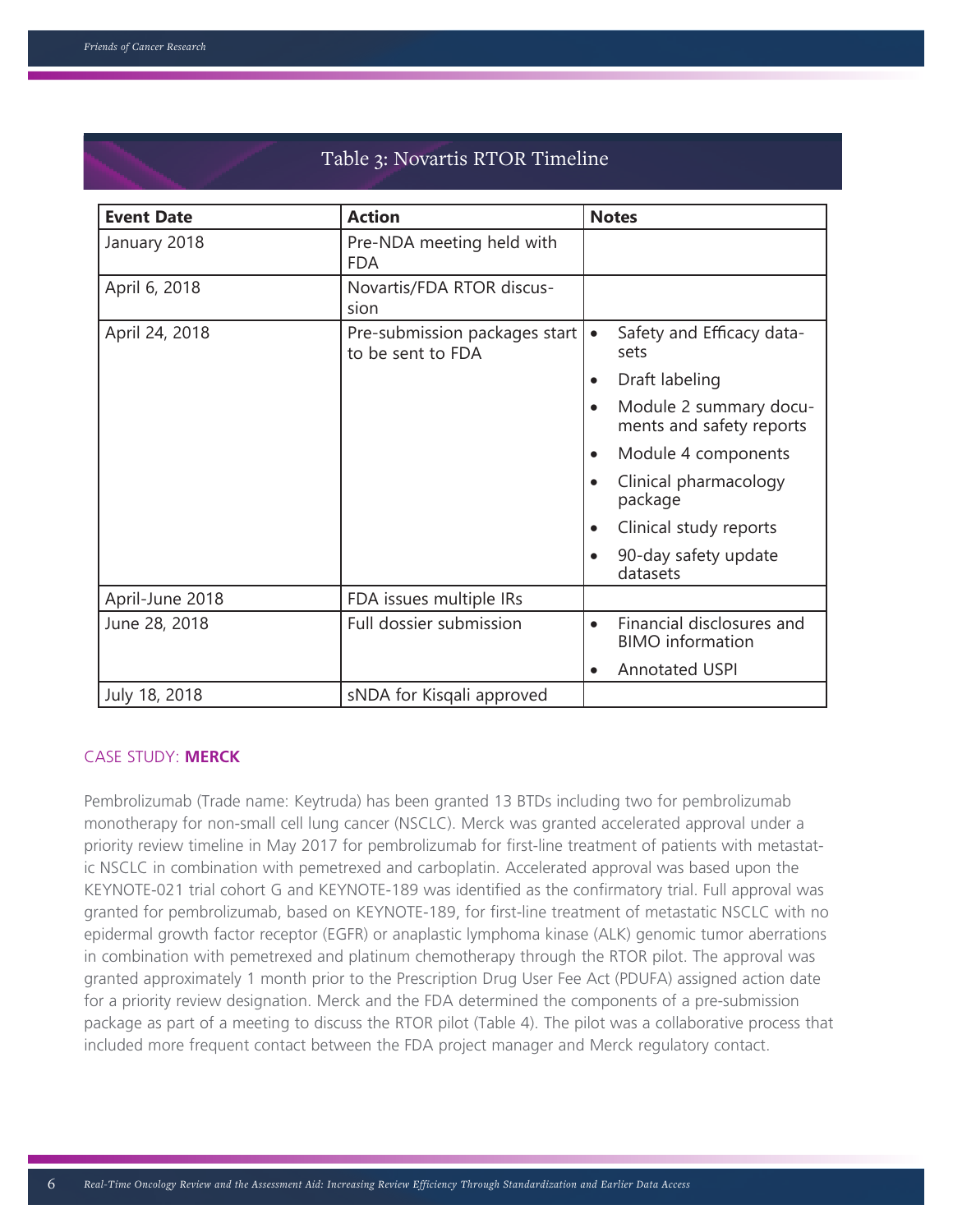# Table 4: Merck RTOR Timeline

| <b>Event Date</b>     | <b>Action</b>                                       | <b>Notes</b>                                                                  |  |
|-----------------------|-----------------------------------------------------|-------------------------------------------------------------------------------|--|
| January 2018          | Informed FDA of topline<br>results from KEYNOTE-189 | Indicated intent of sBLA<br>submission based on<br>KEYNOTE-189                |  |
| February 2018         | Merck/FDA RTOR discussion                           | Determined data compo-<br>nents and contents of the<br>pre-submission package |  |
| February 27, 2018     | Pre-submission package sent<br>to FDA               | Key efficacy and safety<br>$\bullet$<br>tables and figures                    |  |
|                       |                                                     | SDTM dataset package and<br>$\bullet$<br>supporting documentation             |  |
|                       |                                                     | Draft USPI                                                                    |  |
|                       |                                                     | ADaM datasets and SAS<br>programs                                             |  |
|                       |                                                     | Protocol including all<br>$\bullet$<br>amendments and the SAP                 |  |
|                       |                                                     | DMC meeting minutes                                                           |  |
|                       |                                                     | Case report forms<br>$\bullet$                                                |  |
| February - March 2018 | FDA issued IR regarding<br>USPI and request for PMC |                                                                               |  |
| March 23, 2018        | Full dossier submission                             | Included annotated USPI<br>$\bullet$                                          |  |
|                       |                                                     | OSI and Financial Disclosure<br>$\bullet$<br>information                      |  |
|                       |                                                     | Module 2 documents and<br><b>CSRs</b>                                         |  |
| August 20, 2018       | sBLA approved                                       |                                                                               |  |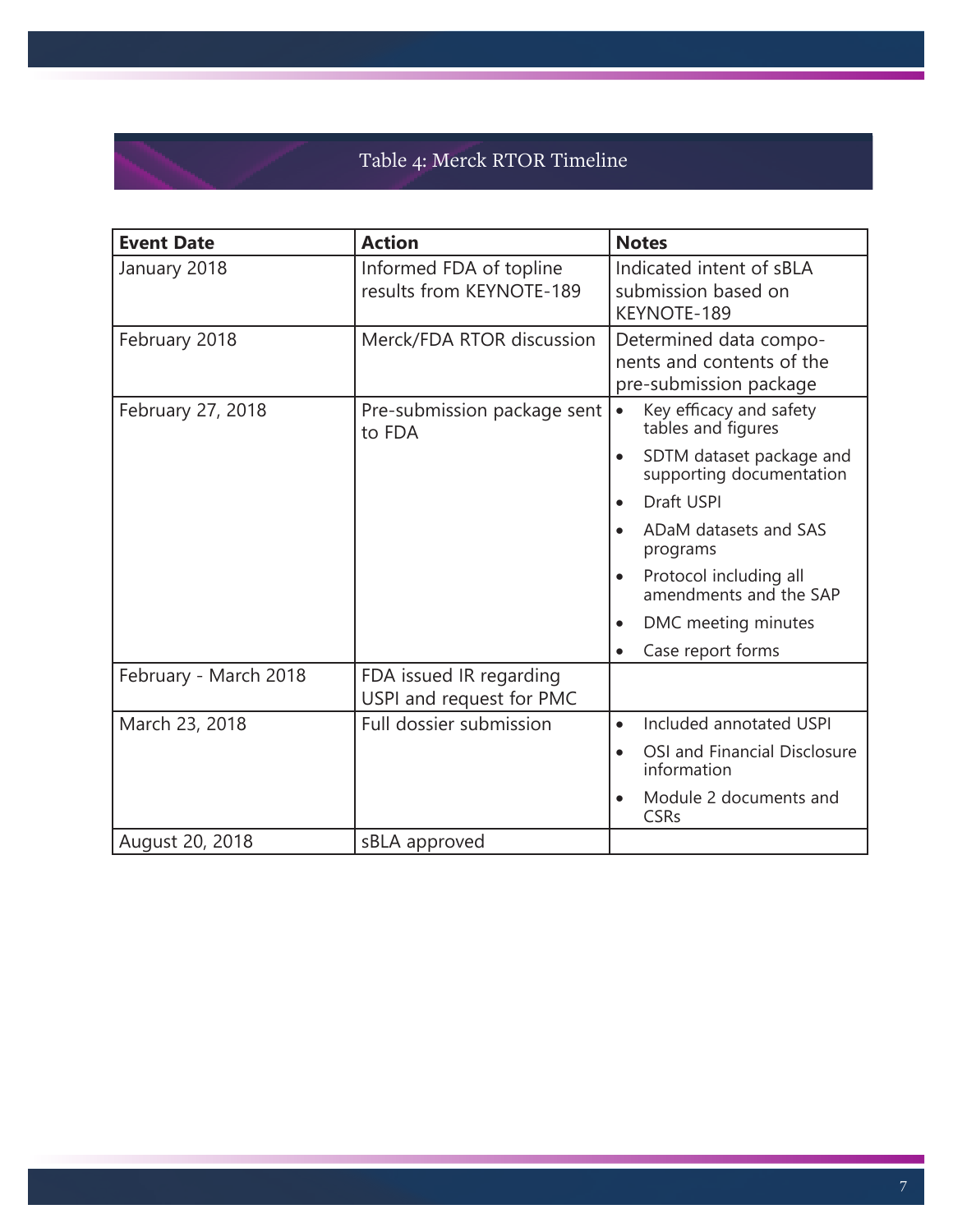#### LESSONS LEARNED

The early examples that have informed this RTOR pilot have allowed for data and document submissions prior to final dossier submission, providing the FDA with additional time to begin evaluating results as they were submitted (Figure 1). Access to the SDTM and ADaM datasets, and draft USPI were important components of the pre-submission package. The agency was then able to submit IRs to the sponsor to fill in the gaps as the data was reviewed, allowing for ongoing communication between the agency and sponsor and quick response/submission of information and additional analyses by the sponsor as requested by the FDA. The IRs that were issued to both sponsors primarily related to the USPI and study datasets. Both Merck and Novartis indicated that submitting general comments/information related to data derivation, such as grouped terms provided in the draft USPI, earlier in the pre-submission communication along with additional documentation accompanying datasets may have helped to facilitate FDA review. Additionally, earlier submission of the data definition files would be desirable, where possible.



\* Similar timelines are not guaranteed for all RTOR pilot submissions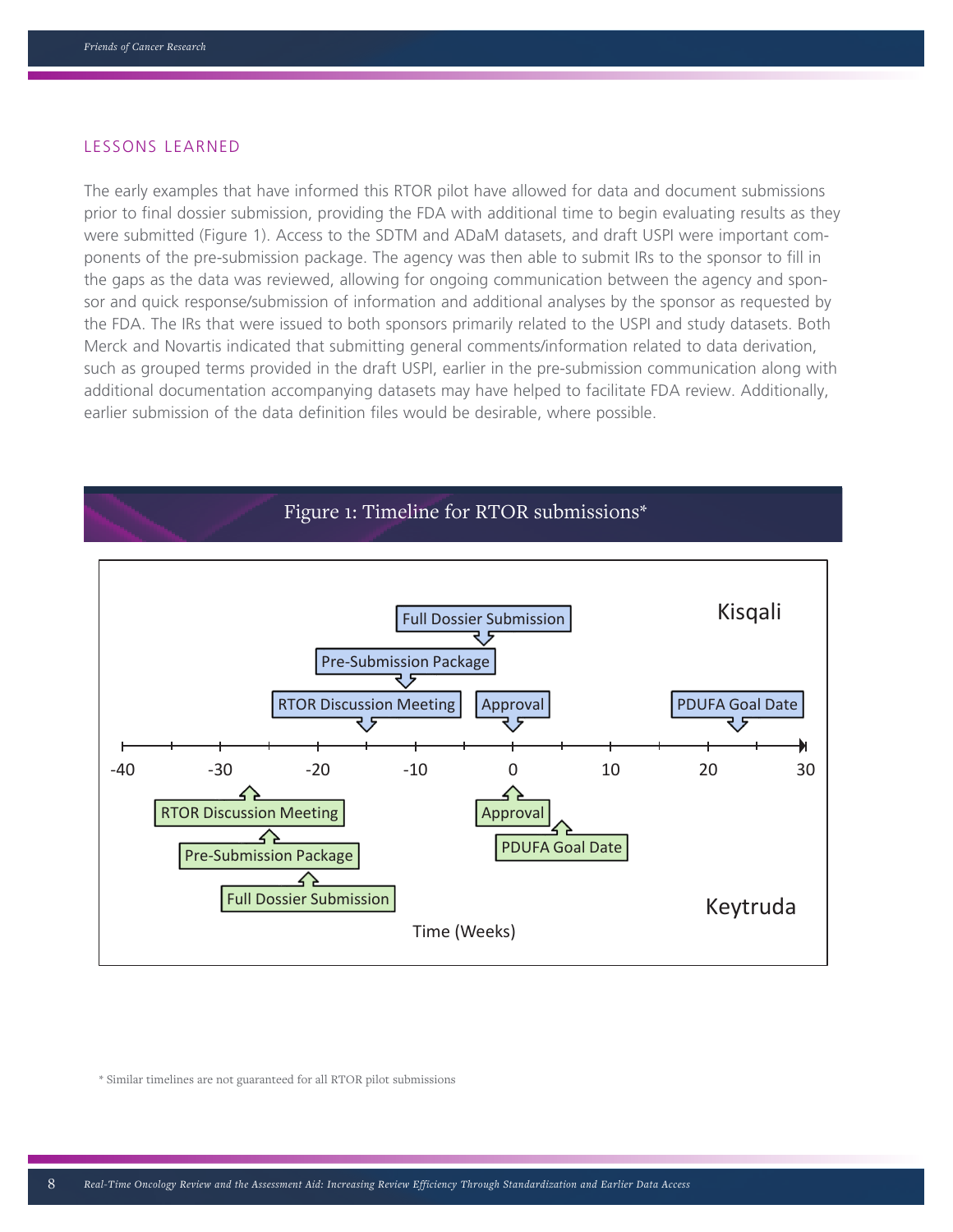# PILOT EXPANSION

Expansion of the RTOR pilot should be approached in a stepwise fashion as the FDA and industry gain more experience with a "front-loaded" application process. Initially, the FDA could consider expanding eligibility from supplemental applications with straightforward clinical trial designs and easily interpretable endpoints to more complex supplemental applications such as those that include more complex clinical trial designs, more challenging endpoints, or a companion diagnostic claim. With more experience troubleshooting complex supplemental applications, the FDA could consider expanding eligibility to simple Breakthrough-designated New Molecular Entity (NME) NDAs/BLAs and, eventually, increasingly complex NDAs/BLAs (Table 5). If the RTOR pilot is ultimately expanded to NME applications, impact to other aspects of the drug development pipeline, including clinical trial design, will need to be addressed.<sup>34</sup> Eventually, as we gain more scientific knowledge and achieve more data standardization, other evidence such as patient-experience data (e.g., collected through patient-reported outcomes) and other real-world data, could be integrated to the RTOR to foster a comprehensive benefit-risk assessment of a product.

A key to efficient expansion of the RTOR pilot project will be to capitalize on the successes and lessons learned from pilot submissions to identify potential barriers to expansion and recommend policy to address those barriers.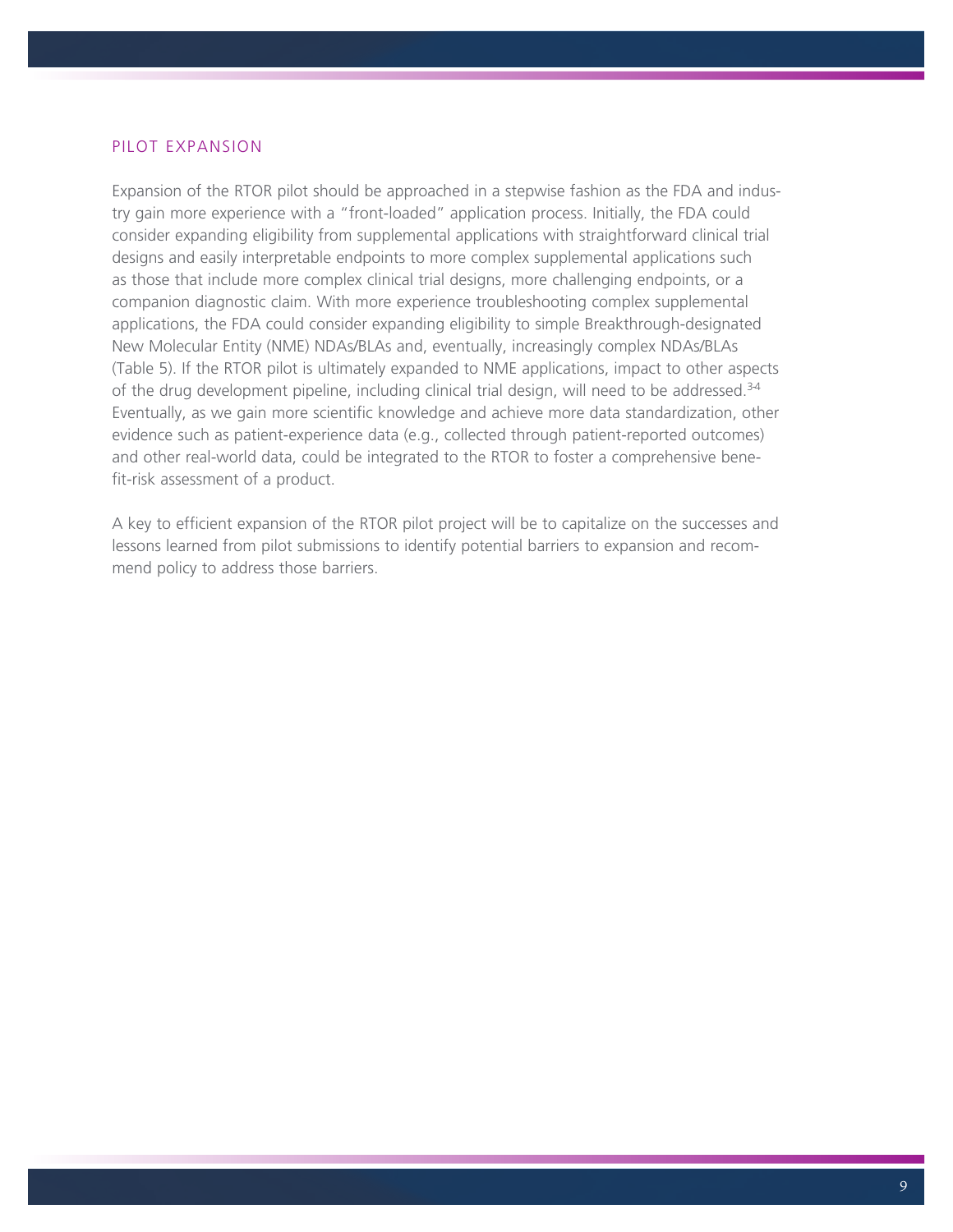# Table 5. Mock Plan for RTOR Expansion

| <b>RTOR</b>                             | <b>Pilot 1 Scope</b>                                                                                                                                                                                                                                                                                                                                                                                                                                                       | <b>Pilot 2 Scope</b>                                                                                                                                                                                                                                                                                                                                                                                                                                                                                                                                                                                                                                                                                                                                                                                                                             | Pilot 3, etc. Scope                                             | <b>Final Pilot Scope</b>                                                                                                                                                                                                                                                                                                           |
|-----------------------------------------|----------------------------------------------------------------------------------------------------------------------------------------------------------------------------------------------------------------------------------------------------------------------------------------------------------------------------------------------------------------------------------------------------------------------------------------------------------------------------|--------------------------------------------------------------------------------------------------------------------------------------------------------------------------------------------------------------------------------------------------------------------------------------------------------------------------------------------------------------------------------------------------------------------------------------------------------------------------------------------------------------------------------------------------------------------------------------------------------------------------------------------------------------------------------------------------------------------------------------------------------------------------------------------------------------------------------------------------|-----------------------------------------------------------------|------------------------------------------------------------------------------------------------------------------------------------------------------------------------------------------------------------------------------------------------------------------------------------------------------------------------------------|
| <b>Pilot Timeframe</b>                  | 2018                                                                                                                                                                                                                                                                                                                                                                                                                                                                       | 2019                                                                                                                                                                                                                                                                                                                                                                                                                                                                                                                                                                                                                                                                                                                                                                                                                                             |                                                                 |                                                                                                                                                                                                                                                                                                                                    |
| <b>Criteria for</b><br><b>Inclusion</b> | sNDA/sBLA for drugs<br>$\bullet$<br>likely to demonstrate<br>substantial improve-<br>ments over available<br>therapy (e.g., BTD, priori-<br>ty review designation, or<br>accelerated approval-eli-<br>gible designations) with:<br>Straight forward<br>$\circ$<br>study designs, as<br>determined by the<br>review division and<br>the OCE, and<br>Endpoints that can<br>$\circ$<br>be easily interpret-<br>ed (for example,<br>overall survival in a<br>randomized trial) | Drugs likely to demonstrate<br>$\bullet$<br>substantial improvements<br>over available therapy (e.g.,<br>BTD, priority review designa-<br>tion, or accelerated approv-<br>al-eligible designations) with:<br>Complex study designs<br>$\circ$<br>or simple diagnostic<br>scenarios based upon<br>a prospective trial that<br>demonstrates efficacy<br>of a drug in a biomark-<br>er defined population<br>using an approved CDx<br>test measuring the same<br>marker and tissue type<br>(e.g., Pfizer's dacomitinib<br>approved with Qiagen<br>therascreen EGFR test<br>for NSCLC), or<br>Simple diagnostic<br>$\circ$<br>scenarios based upon<br>an approved therapy<br>in a new indication<br>(line extension) via a<br>prospective trial that<br>demonstrates efficacy<br>in a biomarker defined<br>population using a new<br>diagnostic test | Establish criteria<br>$\bullet$<br>for increasing<br>complexity | NMEs with BTD<br>$\bullet$<br>Complex study<br>$\bullet$<br>designs<br>Single arm study<br>$\bullet$<br>designs<br>RWE and PROs<br>$\bullet$                                                                                                                                                                                       |
| <b>Exclusions</b>                       | Diagnostics<br>$\bullet$                                                                                                                                                                                                                                                                                                                                                                                                                                                   | <b>CMC</b> supplements<br>$\bullet$                                                                                                                                                                                                                                                                                                                                                                                                                                                                                                                                                                                                                                                                                                                                                                                                              | <b>NMEs</b><br>$\bullet$                                        |                                                                                                                                                                                                                                                                                                                                    |
|                                         | <b>RWE</b><br>$\bullet$                                                                                                                                                                                                                                                                                                                                                                                                                                                    | <b>RWE</b><br>$\bullet$                                                                                                                                                                                                                                                                                                                                                                                                                                                                                                                                                                                                                                                                                                                                                                                                                          |                                                                 |                                                                                                                                                                                                                                                                                                                                    |
|                                         | CMC supplements                                                                                                                                                                                                                                                                                                                                                                                                                                                            | <b>NMEs</b><br>$\bullet$                                                                                                                                                                                                                                                                                                                                                                                                                                                                                                                                                                                                                                                                                                                                                                                                                         |                                                                 |                                                                                                                                                                                                                                                                                                                                    |
|                                         | <b>NME</b><br>$\bullet$                                                                                                                                                                                                                                                                                                                                                                                                                                                    |                                                                                                                                                                                                                                                                                                                                                                                                                                                                                                                                                                                                                                                                                                                                                                                                                                                  |                                                                 |                                                                                                                                                                                                                                                                                                                                    |
| <b>Considerations</b>                   |                                                                                                                                                                                                                                                                                                                                                                                                                                                                            | $\bullet$<br>Align CDRH processes                                                                                                                                                                                                                                                                                                                                                                                                                                                                                                                                                                                                                                                                                                                                                                                                                | Align manufactur-<br>$\bullet$<br>ing processes                 | Align manufacturing<br>$\bullet$<br>processes and inspec-<br>tions<br>Align clinical site<br>$\bullet$<br>inspection processes<br>Align OPDP activities<br>$\bullet$<br>to ensure earlier sub-<br>mission and review of<br>first 120-day market-<br>ing materials if single<br>arm studies will<br>lead to accelerated<br>approval |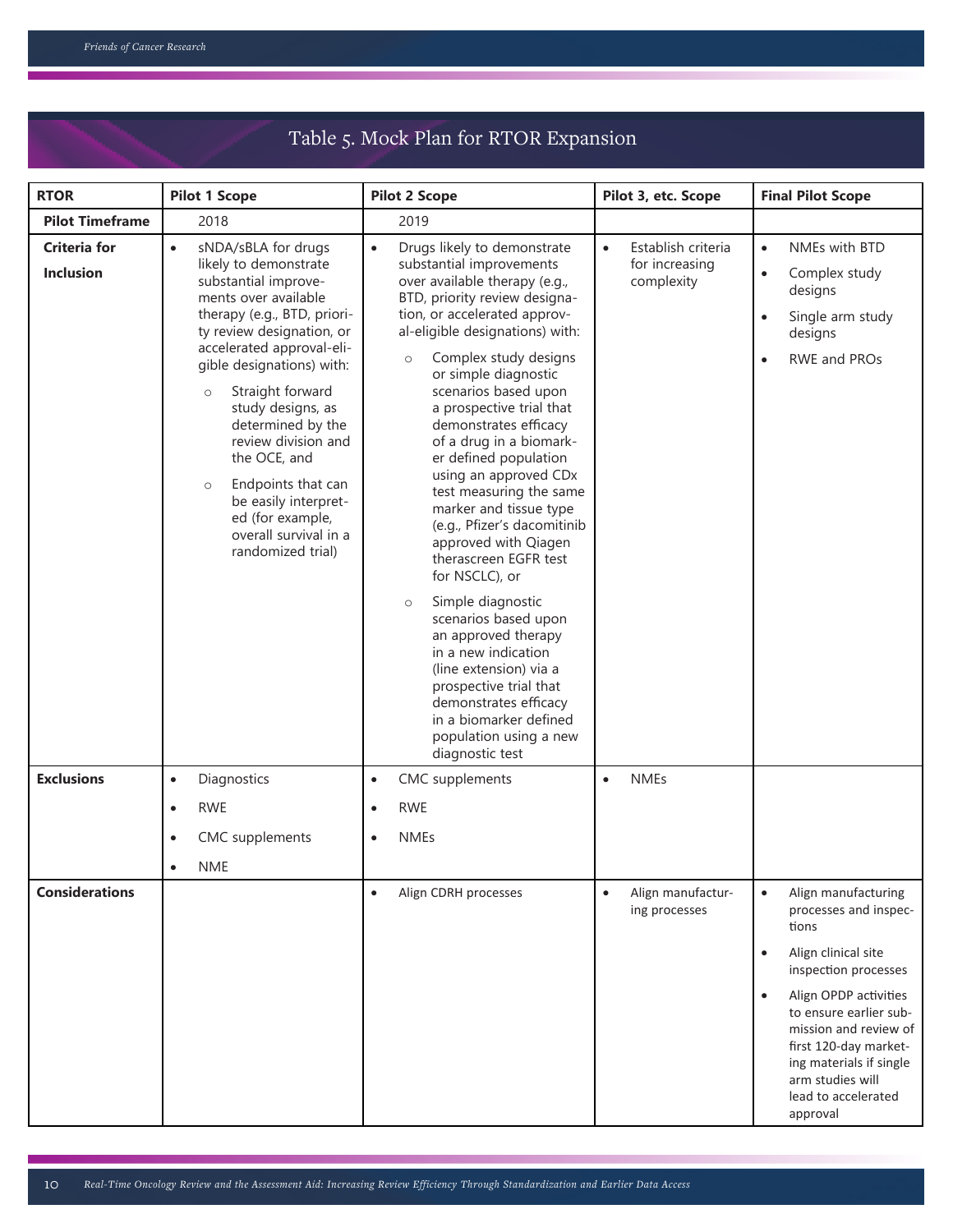## **Aligning Manufacturing Processes with Real-Time Oncology Review**

In an expedited approval setting such as BTD, it is important to align and synchronize product development with commercialization in order to successfully realize needed acceleration. Aligning product development and commercialization can be challenging in the setting of an expedited approval pathway such as RTOR when data is requested earlier than during a traditional development and review program. Lessons from the implementation of BTD could inform policies for expedient alignment and implementation (Box 1).

# Box 1. Recommendations for Manufacturing Processes for Expedited Pathway [Dye et al. AAPS PharmSciTech (2016) 17(3)]

- 1. Encourage more flexible approaches to ensuring information exchange and understanding to facilitate expediting development and review
- 2. Agree upon schedule of important review milestones and turnaround timeframes for information requests
- 3. Discuss approach to submit agreed upon data packages during the review:
	- a. Submission of the dissolution method development report and dissolution specification setting strategy for early review by FDA Biopharmaceutics reviewers
	- b. Additional real-time stability data on commercial product
	- c. Additional batch data to support validation
- 4. Initiate discussions to enable more rapid access to CMC and facility data to facilitate pre-approval inspection scheduling and conduct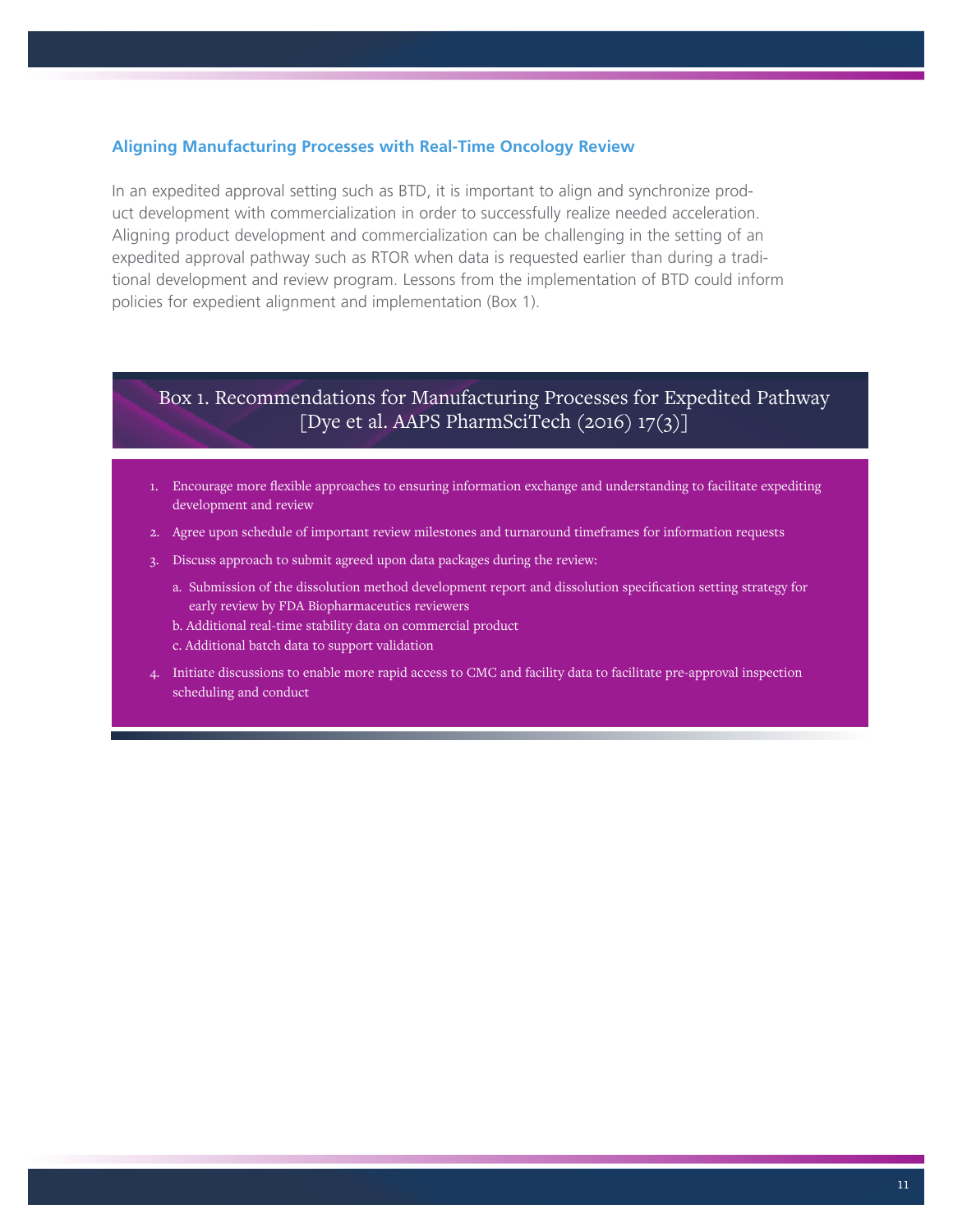Additionally, it is important to note that, dependent upon the potential pilot candidate (i.e., NDA or BLA), the request for certain information may vary. These potential differences would be discussed in meetings with the FDA prior to submission of the pilot candidate. Table 6 outlines manufacturing components and readiness to consider during the different phases of a drug development program.

There are two key issues for early communication of manufacturing data: 1. early agreement upon an appropriate timeline for submission of manufacturing data, which will necessitate prioritization of product stability and batch data and facility inspections; and 2. identification of components that can be addressed in post-approval commitments.

|                | Table 6. Manufacturing Components and Readiness                                                                                      |
|----------------|--------------------------------------------------------------------------------------------------------------------------------------|
| <b>Phase</b>   | <b>Component</b>                                                                                                                     |
| Pre-submission | • Analytical method development and validation*                                                                                      |
|                | • Commercial to-be-marketed formulation                                                                                              |
|                | • Container/closure system for commercially marketed product                                                                         |
|                | • Product specification                                                                                                              |
|                | • Stability and degradation studies                                                                                                  |
|                | • Representative batch data                                                                                                          |
|                | • Manufacturing process development, description of intended ini-<br>tial processes and controls                                     |
|                | • Facility information for assessment                                                                                                |
| Submission     | • Submit comparability strategy/protocol for post-approval site<br>changes                                                           |
|                | • At least one executed batch record                                                                                                 |
|                | • Demonstration of successful manufacturing using processes and<br>controls representative of intended initial commercial operations |
|                | • Updated primary stability data                                                                                                     |
|                | • Rolling submission of process validation information                                                                               |
| Post-Approval  | • Process and formulation optimization                                                                                               |
|                | • Concurrent release of process performance qualification lots <sup>5</sup>                                                          |

\* Control strategy, acceptance criteria, and methods may still be evolving at this stage.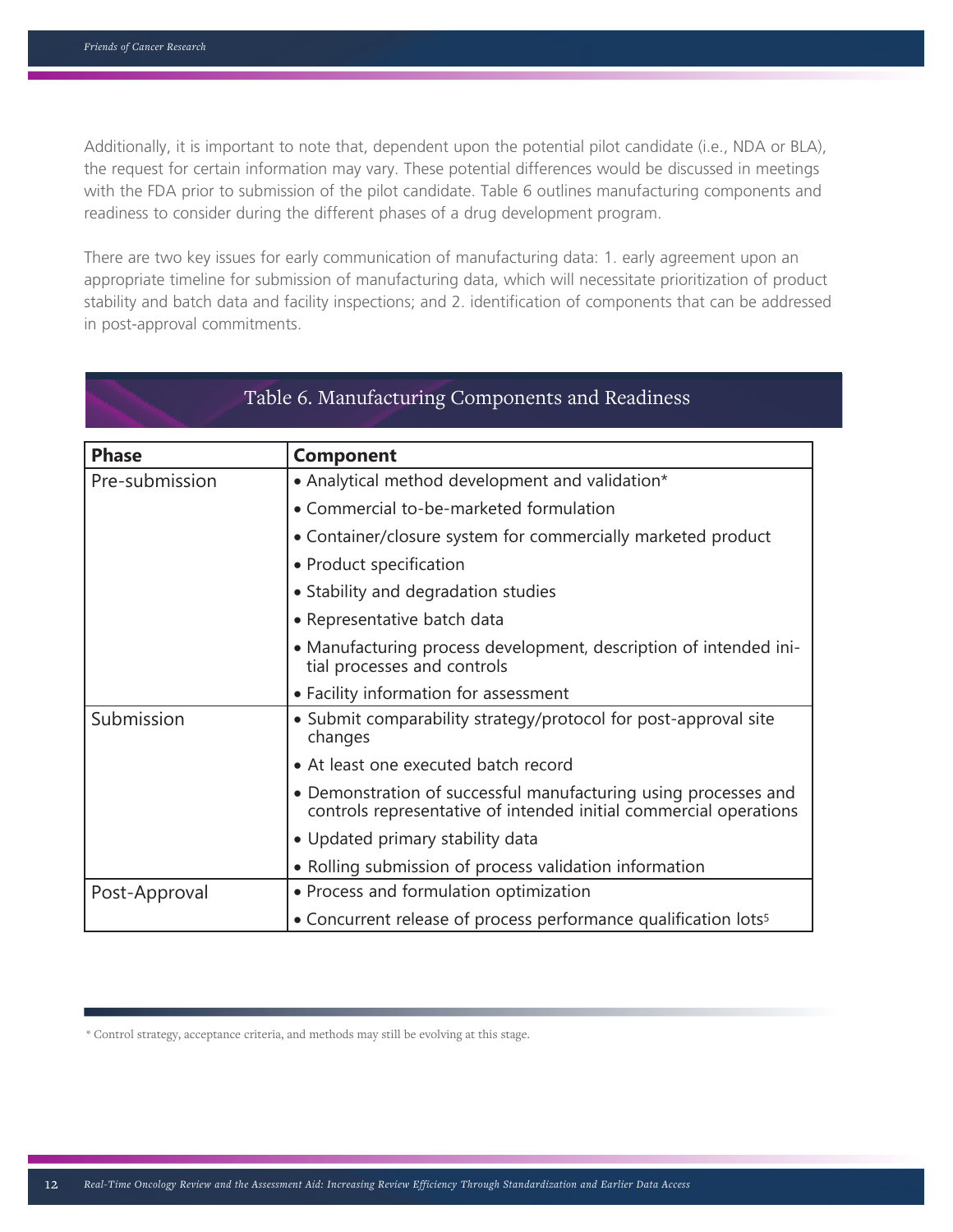To accommodate the accelerated submission timeline described, sponsors will need to prospectively design CMC development such that process and product improvement and optimization require minimal comparability assessment while keeping the following aspects in mind:

# **• Optimize candidate selection**

- o Physical-chemical properties and pharmacokinetic profile of small molecule drugs
- o Screening and engineering out hot spots for degradation or undesired modifications for biologic drugs
- **• Leverage platform knowledge** Ensure fit of candidate molecules into manufacturer's platform for drug substance and drug product and related processes to improve speed and robustness
- Consider additional in-process and specification tests in the control strategy to balance uncertainty driven by accelerated product/process development. It is envisioned that additional controls could be removed post approval when adequate product/process knowledge has been accumulated and its evaluation indicates a stable and capable process and control strategy
- **• Leverage use of Physiologically Based Pharmacokinetic (PBPK) models to enable rapid development of drug products with optimal performance** – The models can be applied to support formulation optimization and other changes required during fast moving development programs (e.g. PSD, manufacturing process, scale-up, etc.)
- **• Initiate key activities early:**
	- o Activities needed to address non-platform behavior and/or unusual product and process characteristics
	- o Assessment of CQAs
	- o Identification of launch sites for drug substance and drug product or consider launch from R&D facilities while ensuring product quality and patient safety with reliable supply and pre-approval inspection readiness
- **• Focus on reliable supply of quality product at launch**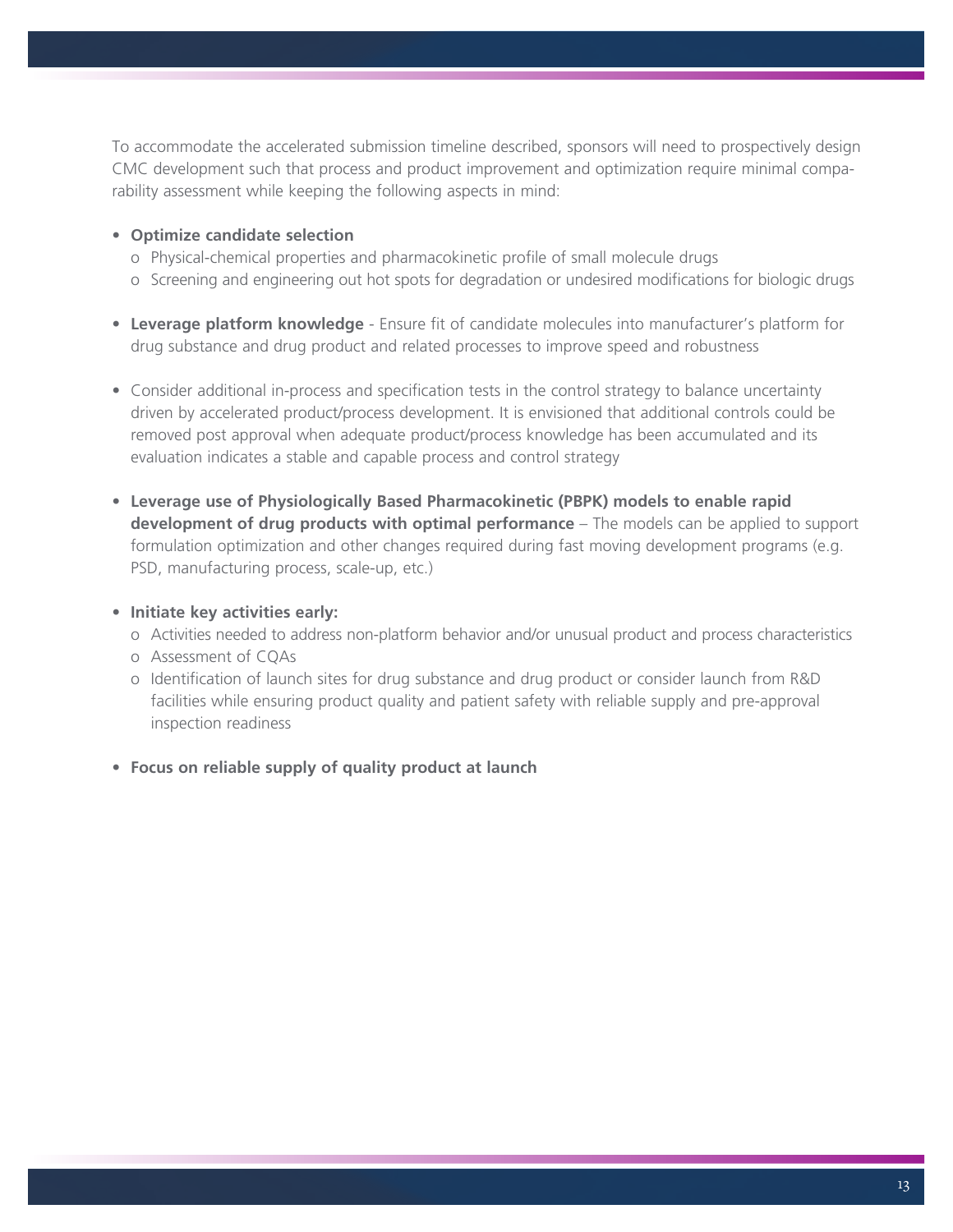### **Aligning Inspections Processes with RTOR for Pilot Expansion to NMEs**

An additional area of focus in the aim of removing barriers in getting products to patients are the BIMO Good Clinical Practice (GCP) and manufacturing site pre-approval inspections that currently occur on the critical path to approval (manufacturing pre-approval inspection readiness was addressed in the previous section). GCP pre-approval inspections involve retrospective evaluation by the FDA of the sponsor study monitoring practices and procedures post-submission (typically 3-5 months to organize and execute) to determine compliance with applicable regulations.

Proactive information sharing with the FDA (earlier submission of site level datasets, inclusion of sponsor GCP quality assurance briefing as part of submission, and sharing of quality assurance data output in real time during pivotal study conduct) to enable faster assessment of GCP compliance, could save on resources for both the sponsor and the FDA, while further expediting timelines.

#### **Aligning CDRH Processes with RTOR for Pilot Expansion to NMEs**

A great deal of work has already been undertaken to align CDRH processes for BTD. CDRH review mechanisms such as modular Premarket Approvals (PMAs), which enable review and acceptance of submission components in advance of the clinical validation data, are successful for aligning review of companion diagnostics with drug approvals and will continue to be valuable for RTORs. However, development and market-ready distribution of a diagnostic at the time of approval may not be feasible. Given the increasing number of targeted therapies in development in oncology, it bears considering how drug/diagnostic co-development, review, and approval can be coordinated within the RTOR pilots and eventually be established as practice.

- Use of previously approved tests will enable swift review of new therapeutic indications. To this end, pharmaceutical companies can reach out to key diagnostic companies and clinical laboratories to bring tests in as follow-on companion diagnostics. This will increase the number of readily available diagnostic partners for development of new CDx indications.7
- Post-market commitments may extend the opportunity to bring a validated test to market. Points to consider for planning post-market device validation would include:
	- o Adequately banking specimens from patients eligible for the trial to enable swift validation of the final *in vitro* diagnostic (IVD).
	- o In the case of very rare biomarkers (e.g. ROS1), increasing availability of well-annotated specimen biobanks will enable improved access to tissues with rare biomarkers needed for analytical validation studies to support the diagnostic. Where specimen banking is not feasible, use of clinical specimens from an equivalent patient population may be feasible.
	- o Move toward study designs that stratify patients based on the biomarker using an analytically validated test. Development of study designs that can be implemented would focus on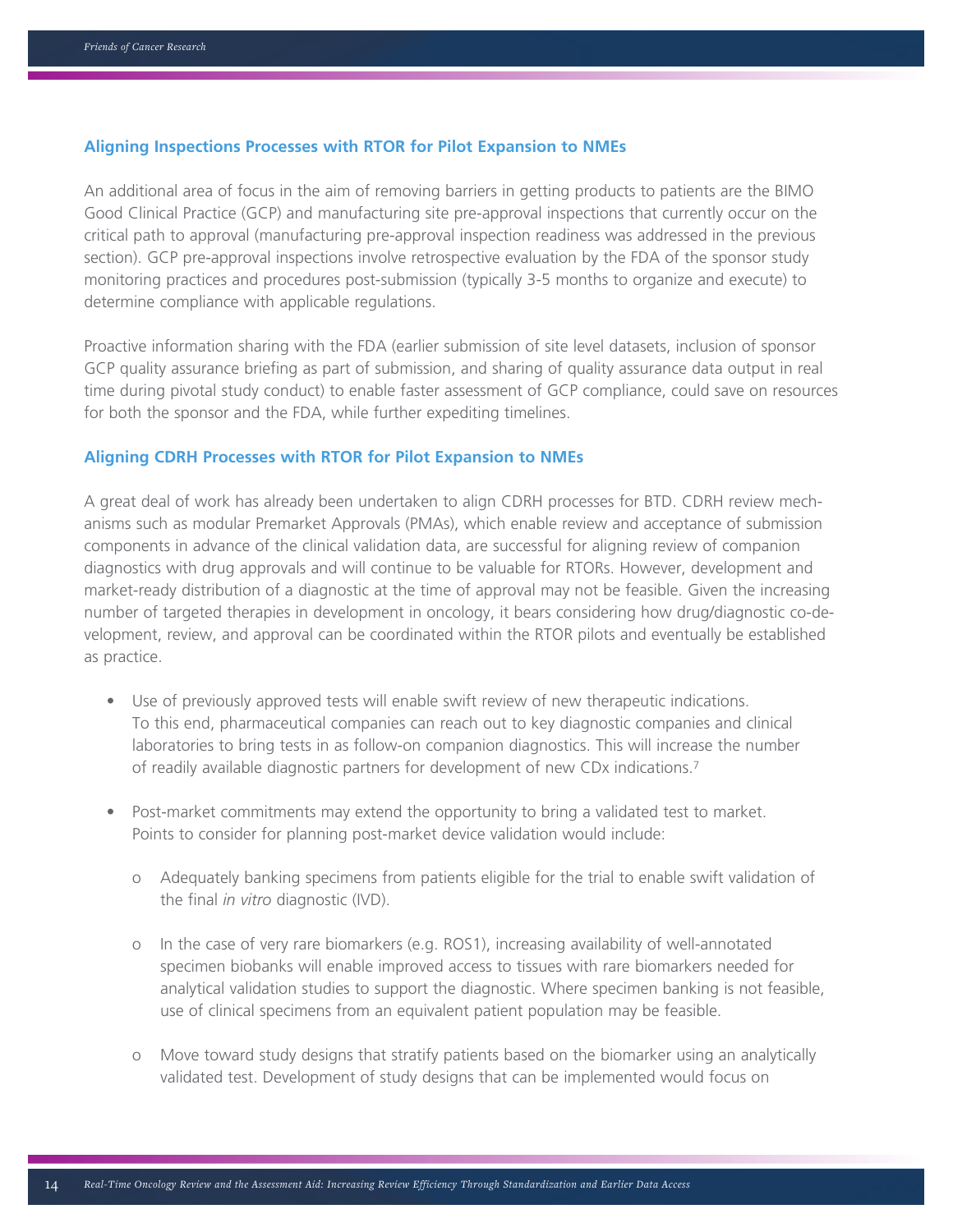complementary device claims rather than companion diagnostic claims. Complementary device claims can then be supported in the post-market setting with specimens from subjects in the trial. This would enable line extension based on retrospective analysis and/or RWE that shows increased efficacy for patients with a certain biomarker or genomic profile (e.g., micro satellite instability (MSI) or tumor mutational burden (TMB)). Study designs should remain consistent with CDER review; issues include the target population, sample size, endpoints, and statistical analyses for missing samples.

• Ideally, understanding the value of the biomarker to patient management with the therapeutic by pre-planning clinical trials that stratify patients on the biomarker would also enable FDA to evaluate the magnitude of relative treatment benefit through an interaction effect between the biomarker and drug efficacy. Such a study design would allow identification of a clinically meaningful threshold, which could allow faster contemporaneous co-approval of companion tests with the therapeutic that support the efficacy. Such an approach may be able to pave the way for obtaining additional robust analytical validation in the post-market setting because the clinical utility and cut-off of the test for the biomarker is well supported.

# **Data Standardization**

Facilitation of a more efficient submission and review pathway for expansion of the RTOR pilot should be accompanied by better data standardization and a more iterative submission process for improved communications between the sponsor and agency. For example, an iterative process for updating drafts of the USPI may be necessary in the pre-submission setting. Using CDISC data format for key datasets, such as adverse events, demographics, treatment response, exposure, etc., while allowing legacy data format for other datasets may facilitate a smoother transition during data standardization. In the future, data standardization that would be beneficial to realizing the full potential of the RTOR might include universal protocols, electronic case report forms, and data formats in an effort to streamline processes for better clinical trial design, data submission, and review. Development and adoption of dynamic interactive analysis tools will be essential to facilitating data standardization for efficient communications. Such tools could aid the agency's review of the data and analyses more efficiently with an option to extract the programming codes for understanding of the data derivation and statistical methodology applied in the analyses. Encouraging companies to include the interactive analysis tools, such as R-Shiny in the RTOR pilot will ultimately lead to the development of industry-wide interactive analysis application.

Adequate preparation will be necessary on the part of both the FDA and sponsor to efficiently expand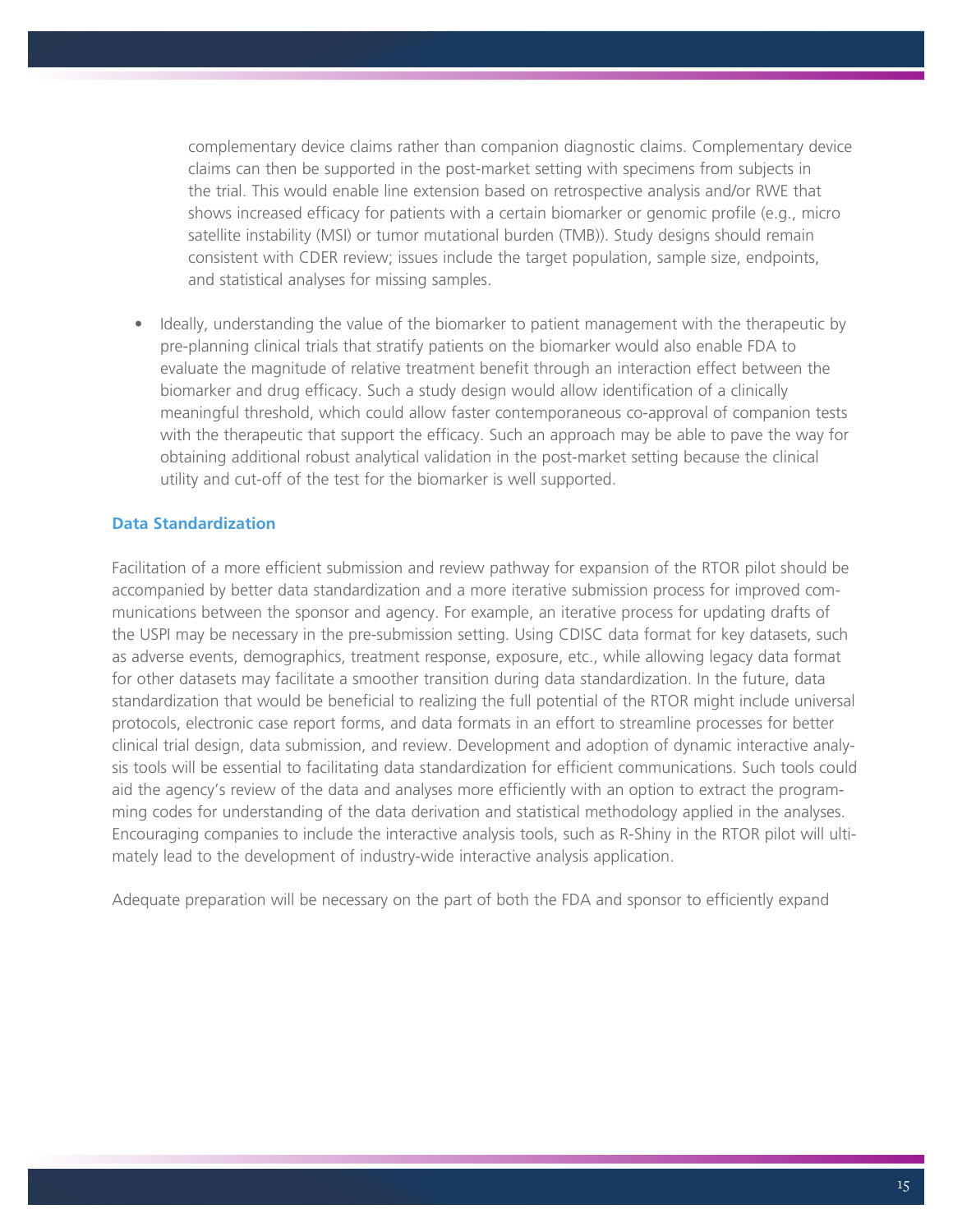RTOR. For the FDA to review greater volumes of pre-submission data, earlier engagement with the Office of Pharmaceutical Quality will be necessary and the agency will need to facilitate earlier international inspections of clinical trial sites and manufacturing facilities. Also, the FDA will need to address how to expand beyond supplemental applications where agency reviewers are already familiar with efficacy data, safety signal identification, clinical trial design, and data structure and format for approved drugs.

Similarly, drug/biologic sponsors will need to identify process improvements necessary to enable earlier dataset preparation for pre-submission data sharing and the type of data, particularly manufacturing data, that would be feasible to share during pre-submission. Finally, sponsors will need to consider the implications of pre-submission data-sharing on clinical trial design and whether adjustments will need to be made in trial design to enable earlier formatting of clinical data.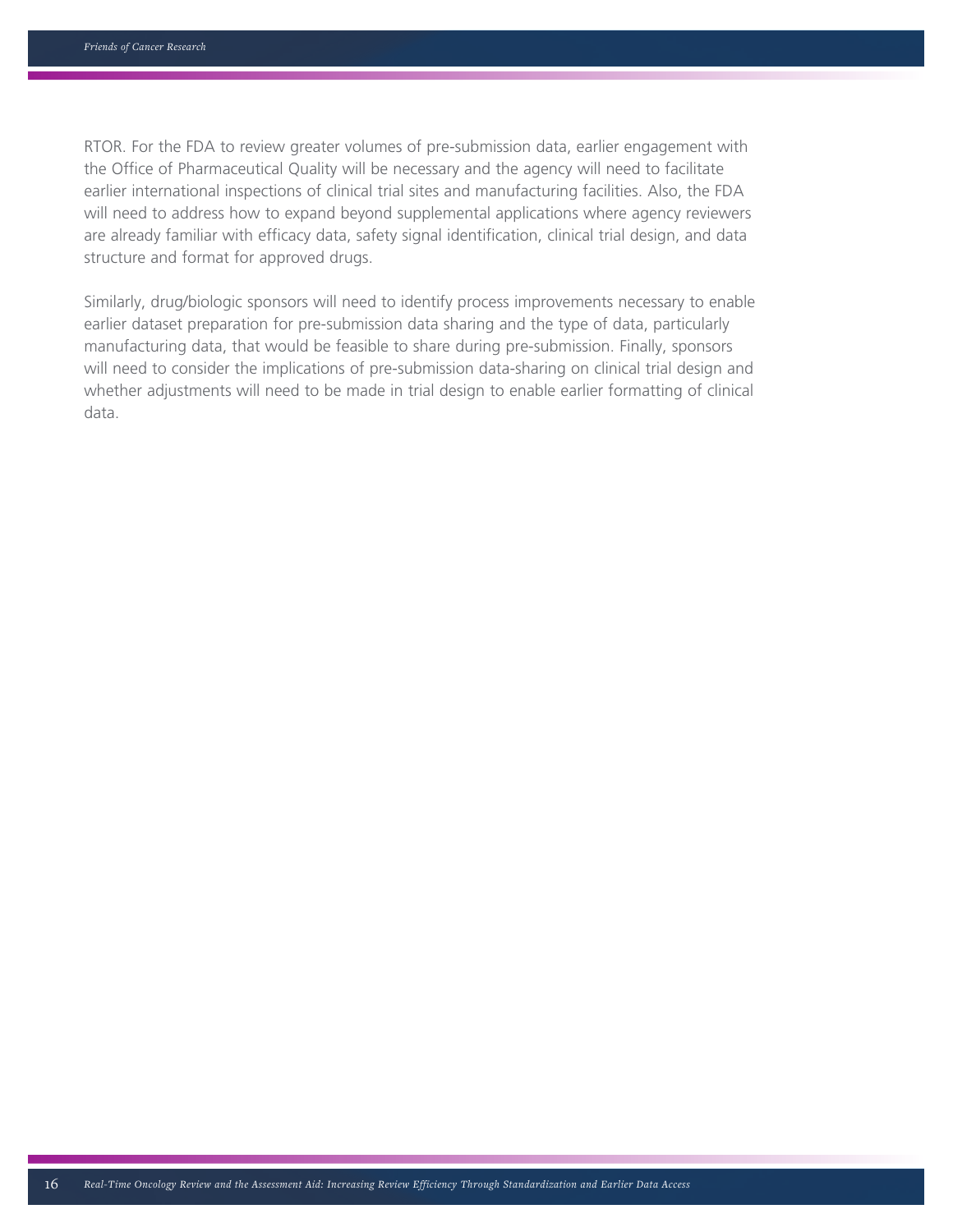## ASSESSMENT AID

In addition to the RTOR pilot program, the Novartis sNDA submission for Kisqali was also the first approval using AAid pilot\*\* (Table 7).

| Table 7. Novartis Assessment Aid Timeline |                                                                 |                                       |  |
|-------------------------------------------|-----------------------------------------------------------------|---------------------------------------|--|
| <b>Date</b>                               | <b>Action</b>                                                   | <b>RTOR Action</b>                    |  |
| Early April, 2018                         |                                                                 | Pre-submission package<br>sent to FDA |  |
| April 24, 2018                            | Novartis received Assessment Aid<br>template                    |                                       |  |
| June 5, 2018                              | Novartis completed Assessment<br>Aid                            |                                       |  |
| June 28, 2018                             | FDA returned agency feedback on<br>Assessment Aid to Novartis*  | Full dossier submission               |  |
| July 6, 2018                              | Novartis submitted Assessment<br>Aid to FDA with final updates* |                                       |  |
| July 18, 2018                             |                                                                 | sNDA for Kisgali approved             |  |

\* This is a special case because both the agency and applicant were exploring the best practice for use of the AAid. Once submitted, the applicant would generally not have the opportunity to revise their portion of the AAid.

The AAid is a form, developed based on the FDA Multidisciplinary Review template, which covers the critical regulatory components that need to be evaluated to make approval decisions and labeling recommendations. Most sections of the template are divided into two parts, clearly delineated to emphasize the ownership of each position:

- **1. The Applicant's Position**
- **2. The FDA's Assessment**

<sup>\*\*</sup> The Merck sBLA was part of the RTOR pilot but not the AAid. The AAid was not developed at the time that Merck entered the pilot for RTOR and the regulatory review was well under way when the AAid pilot became available.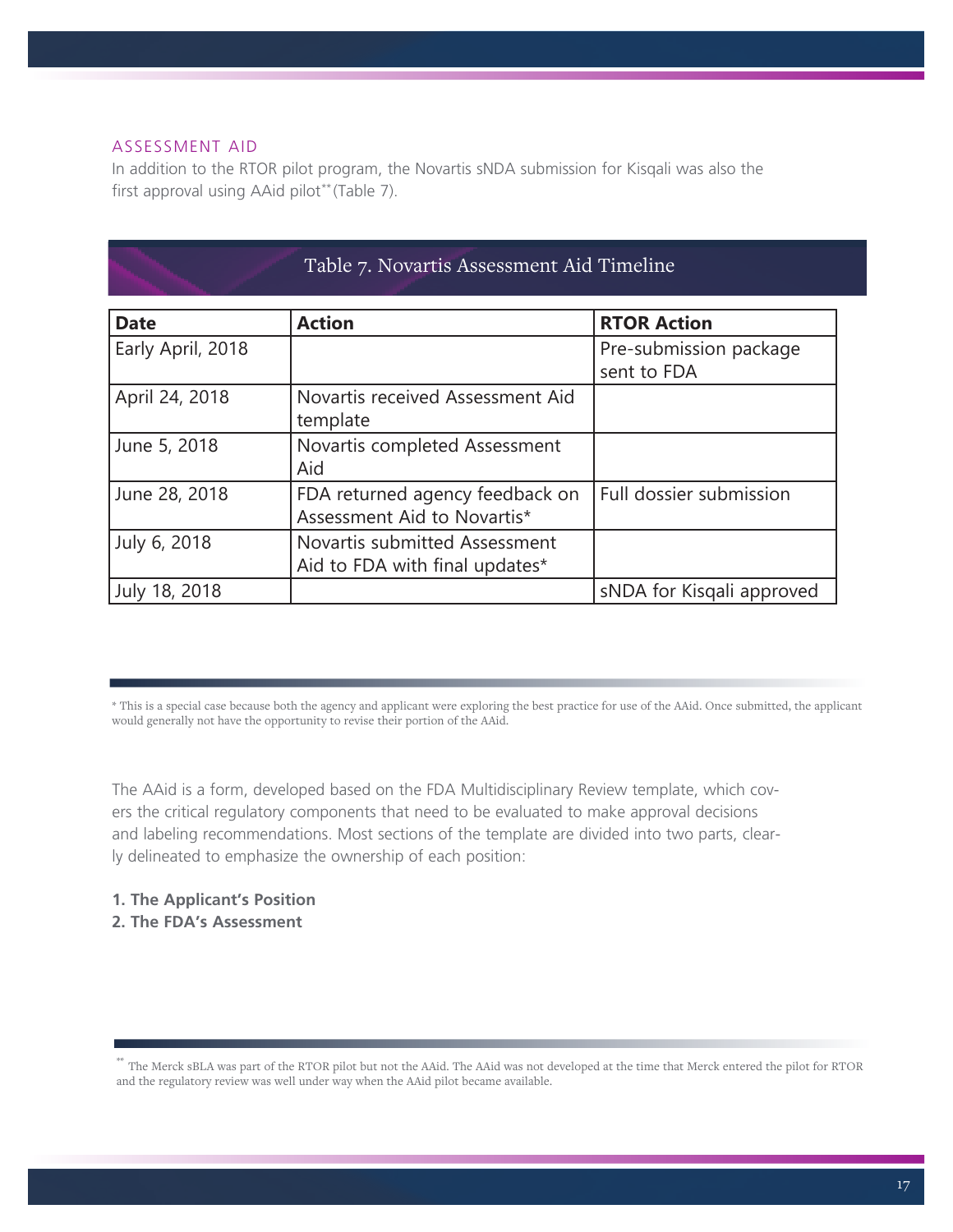The separation of the applicant's positions and FDA's assessment is intended to clarify (1) the ownership of each statement and (2) agreement/disagreement between the applicant and the FDA's position (Figure 2). The AAid template is sent to the applicant during the Investigational New Drug (IND) phase (for example, around the pre-NDA/BLA meeting). The applicant then adds their position to the template in preparation for the NDA/BLA or sNDA/sBLA submission. When the AAid is used in conjunction with the RTOR pilot, the applicant can submit the document before the formal sNDA/sBLA submission. Otherwise, the document is submitted at the time of the NDA/BLA or sNDA/sBLA submission or shortly thereafter. The FDA review team, after conducting their scientific analysis, then inputs their assessment into the same document, expounding upon areas of disagreement and additional findings in the FDA's analyses. The AAid can help focus the FDA review on critical assessment, rather than repeating the applicant's data analyses for improved review efficiency and consistency.

# Figure 2: Section 6.2.2.2: Therapuetic Individualization

#### $6.2.2.2.$ Therapeutic Individualization

### The Applicant's Position:

[To the applicant: Insert text here. Summarize assessment and final recommendations on dosing regimen(s) and/or appropriateness of treatment in relevant patient subsets based on various intrinsic (e.g., organ impairment, genotype) or extrinsic (e.g., food, drug interactions) factors.] The FDA's Assessment: [FDA will complete this section.]

**Figure 2: Section 6.2.2.2 in the Assessment Aid Template.** Sections of the AAid are divided into two parts (The Applicant's Position and The FDA's Assessment) and are clearly delineated to emphasize the ownership of each position. Instructions to the applicant are provided in some sections to clarify the FDA's expectations of what should be included.

While successful at increasing review efficiency in this initial case study, the maximum benefit from inclusion in future submissions will be from expanded uses. For example, a potential application of the AAid could be to consolidate documents submitted by FDA and the sponsor to the Oncology Drug Advisory Committee (ODAC) to provide more streamlined briefing document materials for ODAC members and the public. Further, the AAid could be expanded to incorporate additional analyses of patient reported outcomes to inform benefit-risk assessments of NDAs/BLAs. Future considerations for the AAid will be how IRs and updates to the company position will be addressed and how the completed AAid will be communicated to the sponsor after regulatory action has been taken.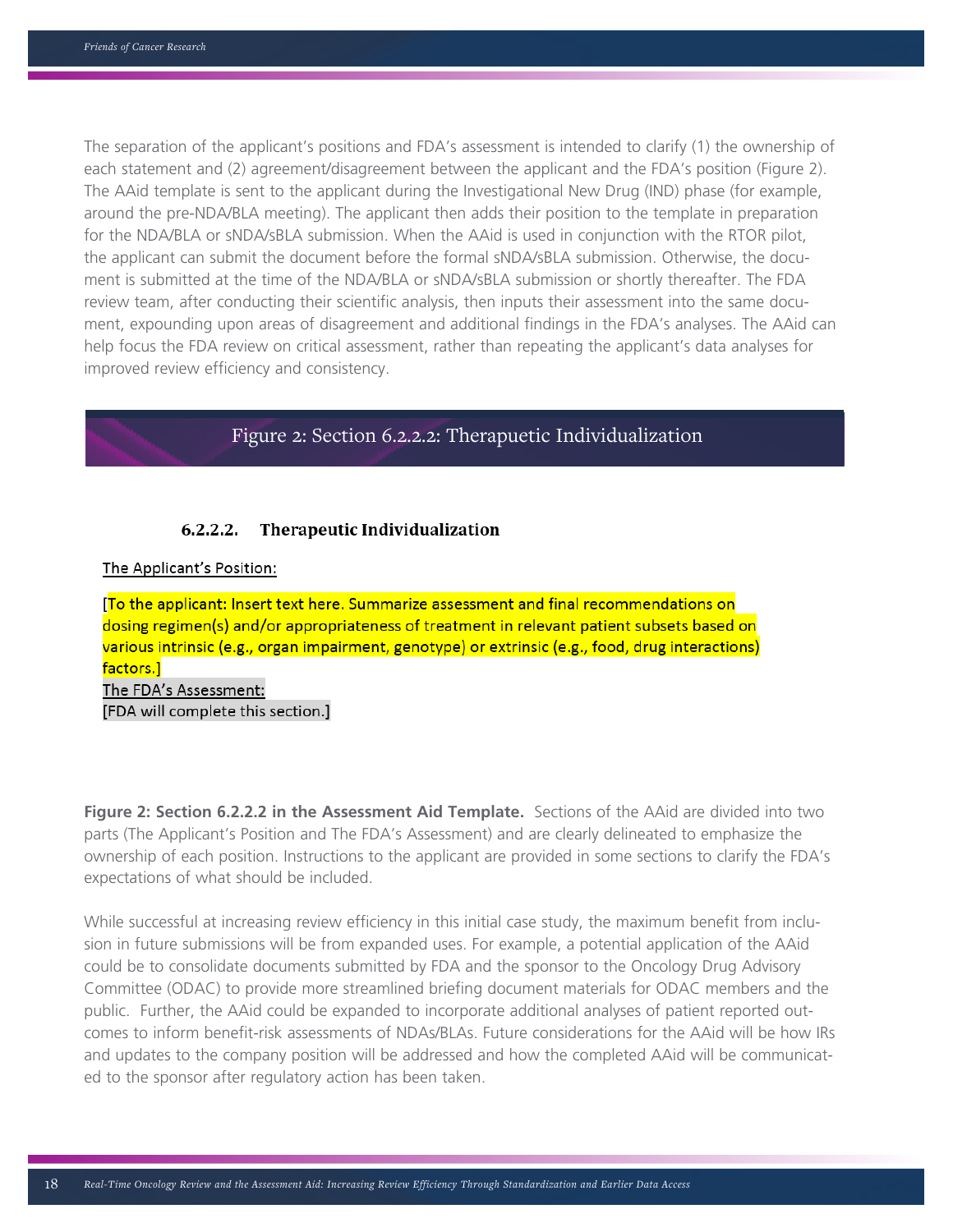# CONCLUSION: PATHWAY FORWARD FOR PILOT EXPANSION

Great strides have been made in regulatory policy with the implementation of expedited programs, such as accelerated approval, breakthrough therapy designation, priority review, and fast track designation, to streamline the development and review of new therapies, but further optimization can still be achieved. Results from the first two RTOR supplemental application approvals and first use of the Assessment Aid garner optimism regarding the utility of both pilots to furthering this goal. However, the greatest value from both pilots will be gained from expansion into new settings where patients can achieve the greatest benefit from improvements in drug development and clinical trial designs for sustained efficiency. By expanding the complexity of the RTOR pilot in a robust and step wise approach, both FDA and the sponsor can gain valuable understanding and practice to ensure increased efficiency gains can be maintained, while also ensuring the quality of the review and risk-benefit decision. Ultimately, successes from the expansion of these programs can be an example for optimization by other health authorities and global harmonization to enable a greater number of patients to benefit from earlier access to important new drugs likely to demonstrate improvements over existing therapies.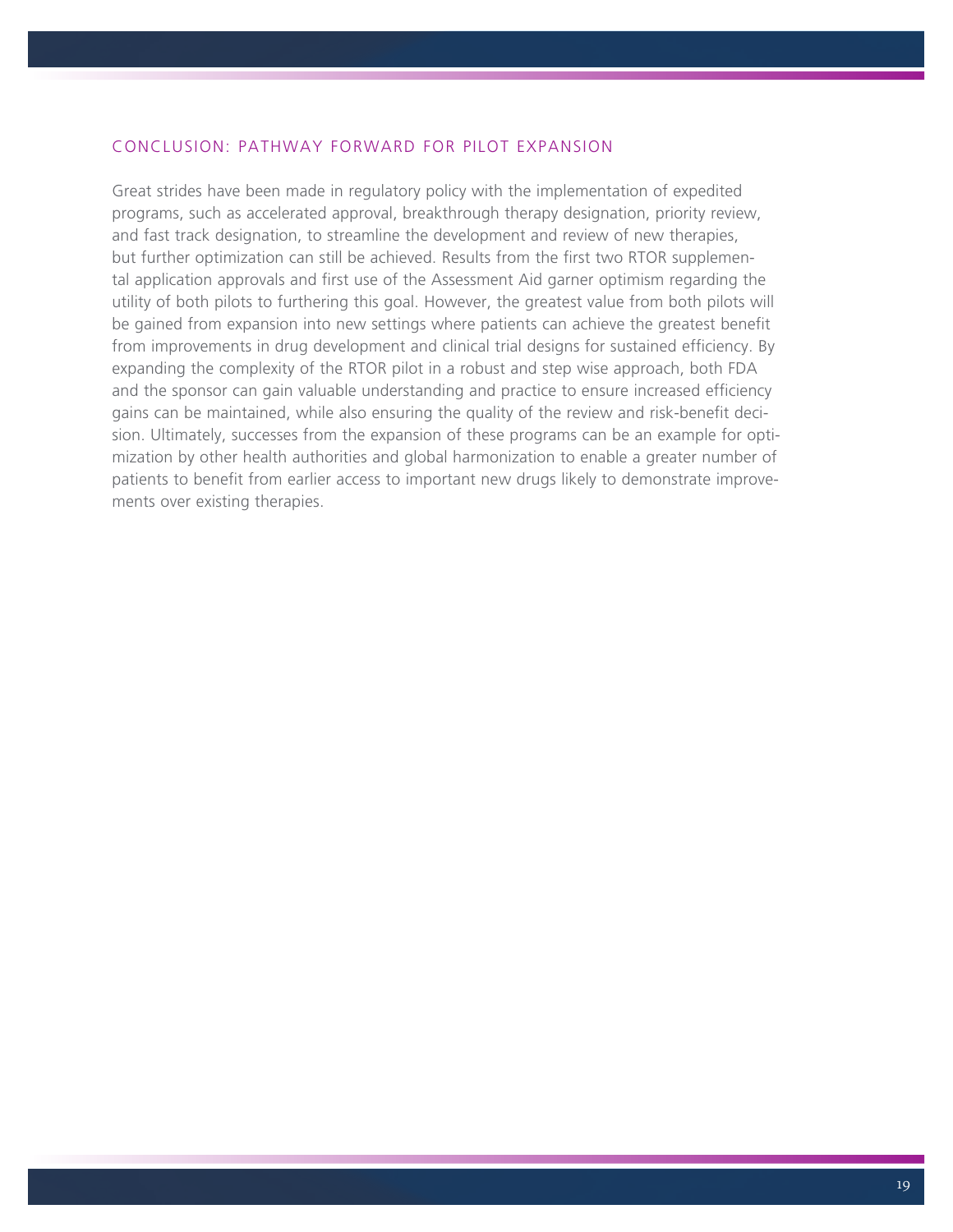# TABLE GLOSSARY

- **ADaM** analysis data model
- **ASAP** Administrative Systems Automation Project
- **BIMO** bioresearch monitoring
- **CDRH** Center for Devices and Radiological Health
- **CDx** companion diagnostic
- **CMC** chemistry, manufacturing, and control
- **CQA** critical quality attribute
- **CSR** clinical study report
- **DMC** data monitoring committee
- **IR** information request
- **OSI** Office of Scientific Investigation
- **PAS** prior approval supplement
- **PDUFA** Prescription Drug User Fee Act
- **PMC** post-marketing commitment
- **SAP** statistical analysis plan
- **SAS** statistical analysis software
- **sBLA** supplemental BLA
- **SDTM** study data tabulation model
- **sNDA** supplemental NDA
- **USPI** US Prescribing Information